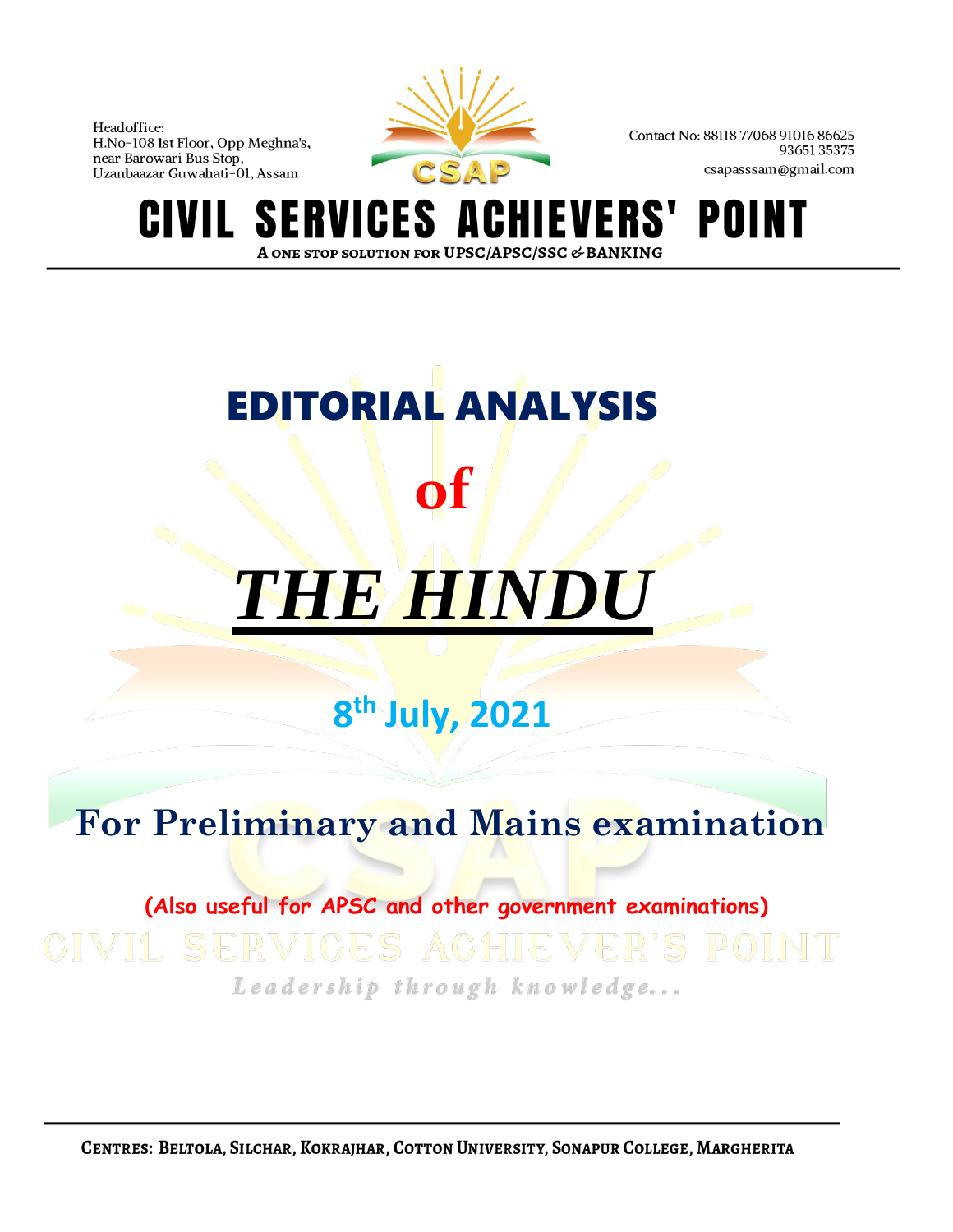

Contact No: 88118 77068 91016 86625 9365135375 csapasssam@gmail.com

#### **SERVICES AO IEVERS'** POINT A ONE STOP SOLUTION FOR UPSC/APSC/SSC & BANKING

# **EDITORIALS**

# **G.S PAPER 1 – Population and Developmental Issues**

# ➢ **Challenging negative social norms**

# **Context**

- In these troubled times of the COVID-19 pandemic, the World Population Day on July 11 brings some positive news — India has entered a demographic sweet spot that will continue for another two to three decades. Half of India's population is under 29 years of age, which means that in this period, a greater proportion of young people will drive India's economic growth and social progress.
- So, they must not only be healthy, knowledgeable and skilled but must also be provided with the rights and choices to develop to their fullest potential, including, and especially, sexual and reproductive health and rights (SRHR).
- The Guttmacher–Lancet Commission (Starrs et al, 2018) in looking at how to improve SRHR in populations formulated a comprehensive definition of SRHR that encompasses a broader range of issues. These include SRHR and issues such as violence, stigma and respect for bodily autonomy, which greatly impact the psychological, emotional and social well-being of individuals.

# **Developmental goals**

- India's population growth is now stabilising. The decline in overall fertility notwithstanding, the population will continue to grow because of the effect of 'population momentum'. It is like a Jumbo Jet that has started to descend but will take some distance to stop.
- The Total Fertility Rate (TFR), presently at 2.2 children, will soon reach replacement level (2.1). However, the TFR remains higher than the national average of 2.2 children among women who live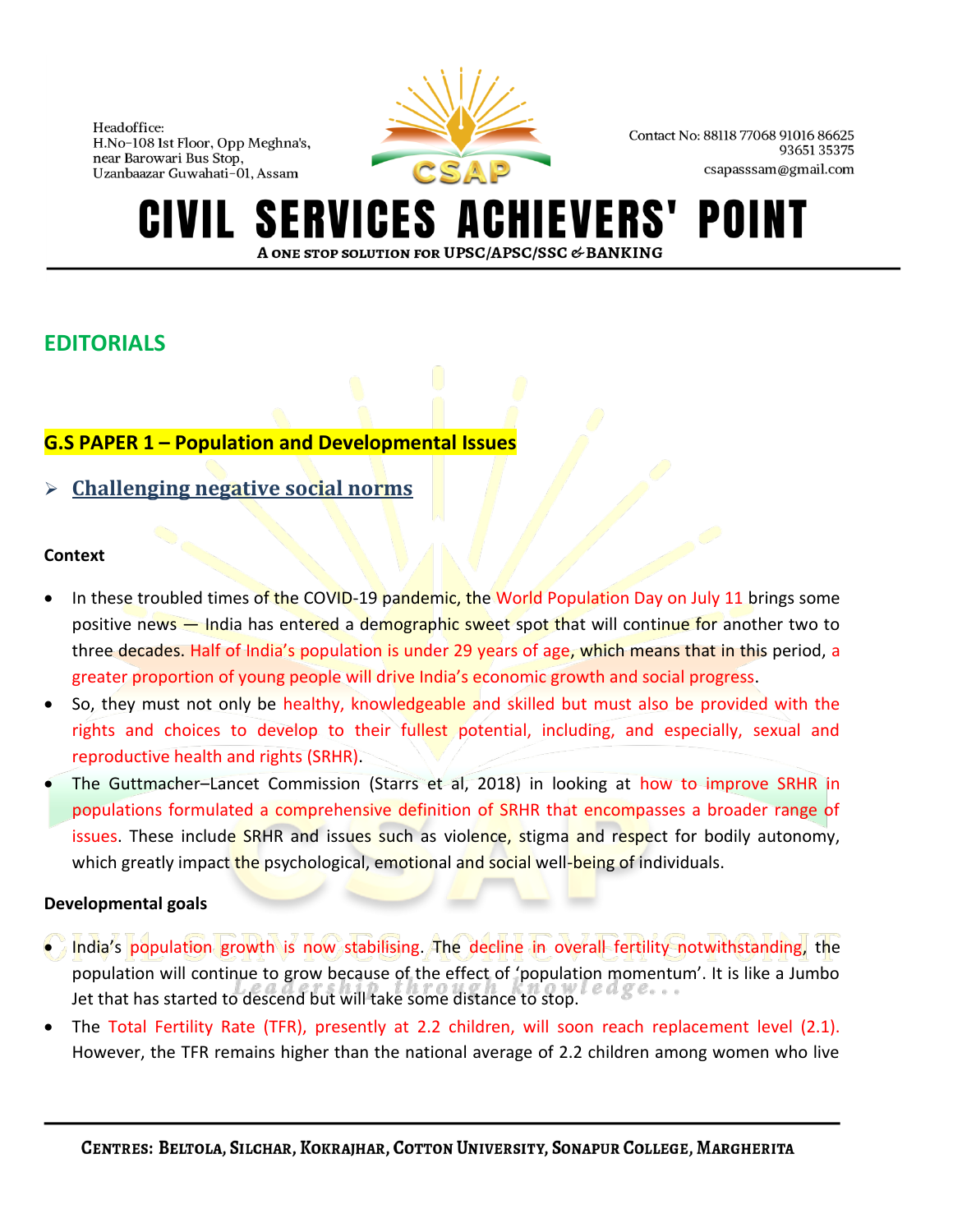

Contact No: 88118 77068 91016 86625 9365135375 csapasssam@gmail.com

#### **ERVICES A IEVERS'** POII IVIL. A ONE STOP SOLUTION FOR UPSC/APSC/SSC & BANKING

in rural areas, have little formal education and are in the lowest income quintile — a majority of them live in the poorer States.

- Changing social norms is one of the biggest challenges for India to address the needs of the next generation. For example, India's population stabilisation strategy must be adjusted keeping in mind the rights of women and girls.
- Women must have a greater say in choosing their family size. Prescriptive or coercive methods, such as one- or two-child norms, have rarely worked well anywhere for long. It goes without saying that for women and girls, the empowerment to make choices leads to better health outcomes, such as knowing how to prevent unintended pregnancy or giving birth with the help of a skilled birth attendant.
- The COVID-19 pandemic has exposed weaknesses in healthcare systems and has led to serious gaps and challenges in the provision of information and services on sexual and reproductive health (SRH). Even before the pandemic, pervasive negative social norms, health system barriers and gender inequality hindered universal access to **SRHR** as envisioned under the Programme of Action of the 1994 International Conference on Population and Development (ICPD).
- On World Population Day this year, the United Nations Population Fund (UNFPA) India recognises that even if health systems are understandably strained, the provision of these services cannot wait. Any further delays will curtail the health and well-being of women and girls, the consequences of which can last a lifetime.
- In the last two decades, India has made substantial gains with SRH indicators. Progressive policies for maternal health have resulted in improved rates of institutional delivery and a decline in maternal mortality ratio (MMR) from 327 in 1999-2001 to 113 per 100,000 live births in 2016-18, as per Sample Registration System (SRS) data.
- There have also been significant shifts in family planning in the past decade, and data from the National Health Family Survey 5 for the year 2019-20 (NFHS-5) show how contraceptive prevalence has improved in most States.
- The current government, with programmes such as Beti Bachao Beti Padhao (BBBP), has made some efforts to challenge existing social norms and has underlined that investments in social causes must go alongside economic progress.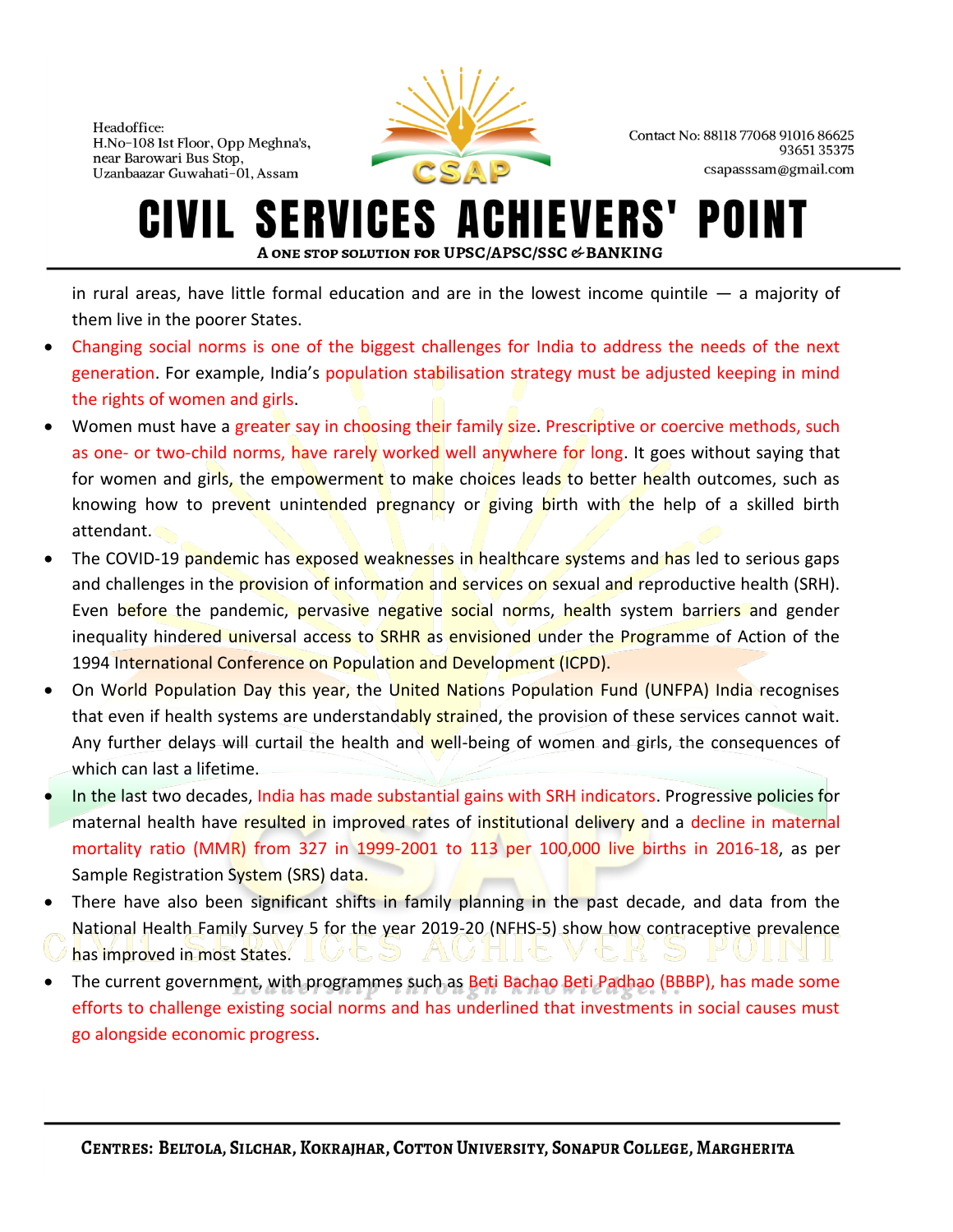

Contact No: 88118 77068 91016 86625 9365135375 csapasssam@gmail.com

#### ERVICES A **IEVERS'** POI A ONE STOP SOLUTION FOR UPSC/APSC/SSC & BANKING

• All sections of society must embrace this call for positive change, each doing their part, from the individual to the institution level. The UNFPA is keen to take India's success models and strengthen the South-South Collaboration further.

# **Poor indicators**

- But success is hard-earned and never assured. There are many challenges on the path to 2030, the goalpost for achieving the Sustainable Development Goals (SDGs).
- Two million adolescent girls (15-19 years) each year had a pregnancy, and of these, nearly 63% were unwanted or unintended. This points to inadequate information and access to SRH services for this age group.
- In girls aged 15-19 years, 22.2% had an unmet need for contraception, according to NFHS-4. Girls are still marrying too young - 26.8% of women aged 20-24 years are married before they turn 18, often having their first child within the first year of marriage.
- Far too many girls and women face gender-based violence and harmful practices that are socially sanctioned.
- All of these practices are rooted in social norms, beliefs and practices that deny women their bodily autonomy.
- India has slipped 28 places to rank 140th among 156 countries, becoming the third-worst performer in South Asia in The World Economic Forum's (WEF) Global Gender Gap Report (2021). Time to achieve the ambitious targets of the SDGs is running out.

# **Conclusion**

- India must hence choose its priorities carefully. Our analysis seems to suggest that placing youth, women and girls at the centre of policymaking and services could trigger a positive ripple effect.
- If young people, and adolescent girls in particular, have access to education, relevant skills, information and services to make healthy choices, including related to SRH, are empowered to exercise their rights, and have access to opportunities for employment, then India will be on a clear path to achieve its goals.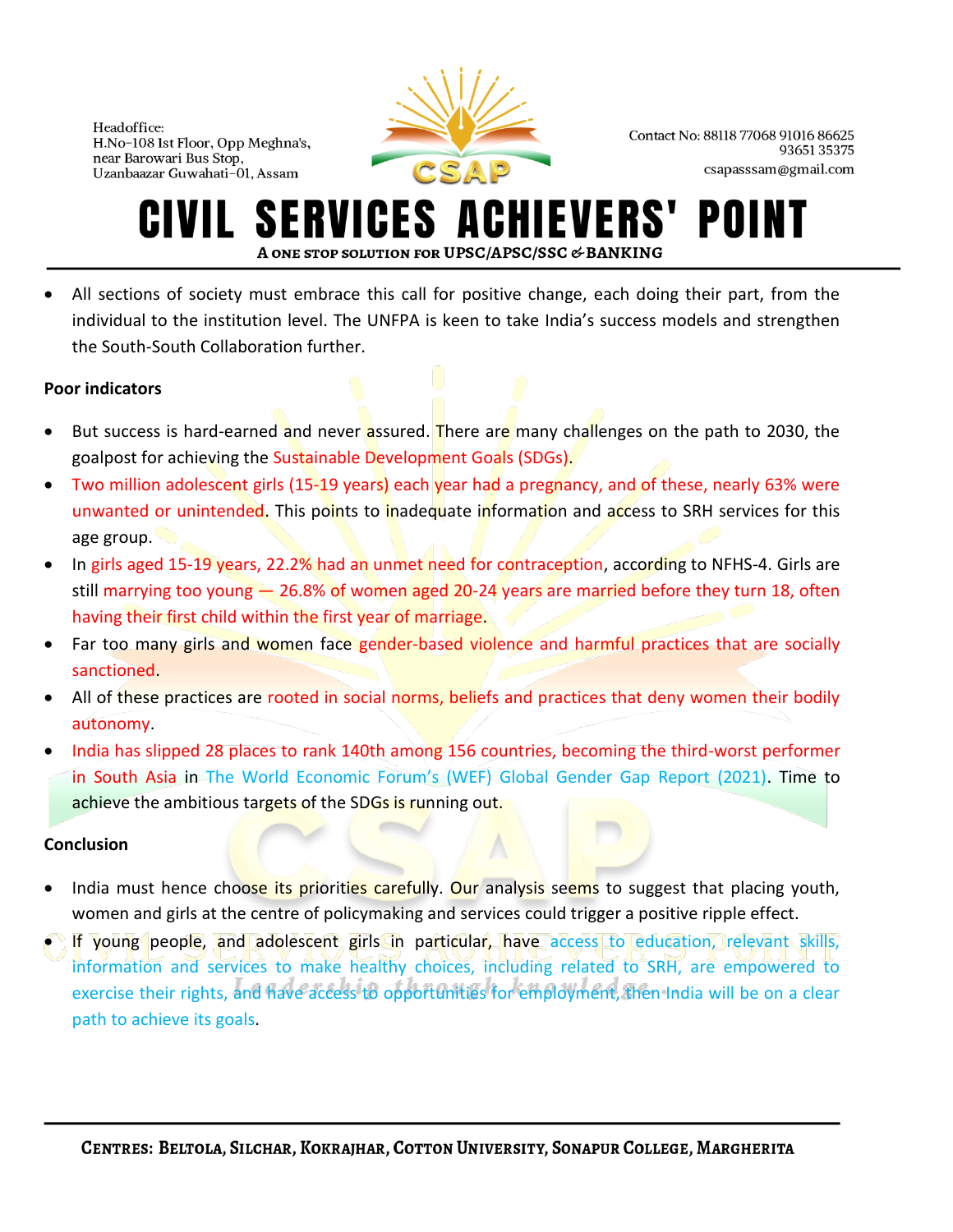

Contact No: 88118 77068 91016 86625 9365135375 csapasssam@gmail.com

#### **SERVICES A IEVERS'** POII A ONE STOP SOLUTION FOR UPSC/APSC/SSC & BANKING

- What research and practical experience show is that when women can make informed choices about their sexual and reproductive health, and when they have access to services to support their choices, societies are healthier and more productive.
- A woman who has control over her body gains not only in terms of autonomy but also through advances in health, education, income and safety. She is more likely to thrive, and so is her family. The UNFPA calls upon stakeholders to help build a new set of social norms to drive this mission.

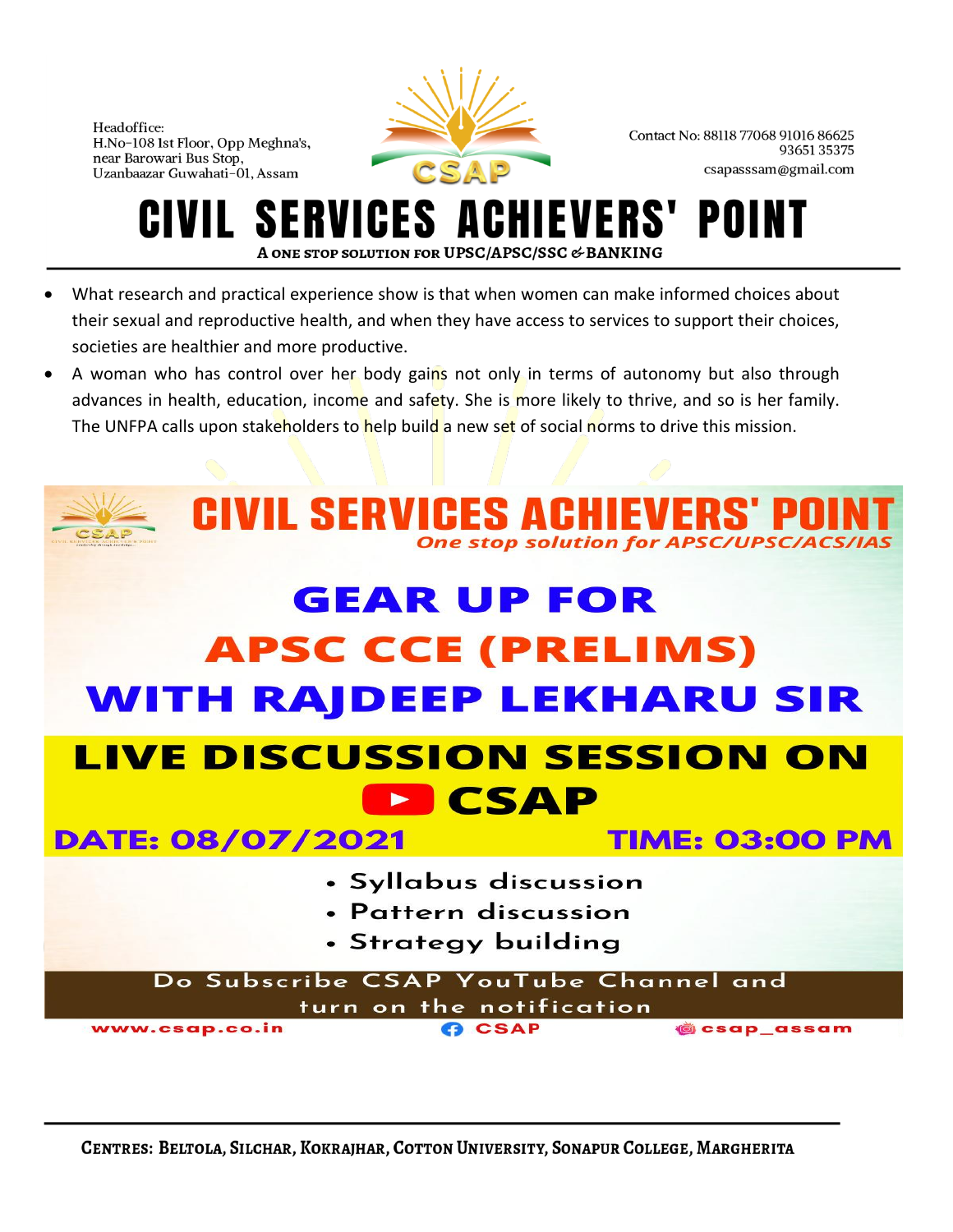

Contact No: 88118 77068 91016 86625 9365135375 csapasssam@gmail.com

#### **ERVICES A IEVERS'** POII A ONE STOP SOLUTION FOR UPSC/APSC/SSC & BANKING

# **G.S PAPER 3 – Human Resource**

# ➢ **A long road for migrant workers**

### **Context**

- The Supreme Court on June 29 pronounced its judgment in the migrant labourers case. The case was initiated last year after the national lockdown was announced on March 24. Thousands of landless labourers had started walking towards their home States due to the loss of employment and income.
- The Supreme Court took cognisance of the matter on May 26 that year and acknowledged the plight of the workers in light of the strict lockdown. The court has laid down numerous guidelines to provide relief to workers and efciently tackle the problem till the threat of COVID-19 subsides.
- Two of the most important components to protect the migrants during this time were the food and travel arrangements insisted on by the court.
- In the orders pronounced in May this year, it laid down that dry ration be provided to migrants who want to return to their homes. Further, the court said that identity proof should not be insisted upon by the governments since the labourers might not be able to furnish it.
- Secondly, the court called upon the State governments to arrange transportation for workers who need to return to their homes. These guidelines by the court are crucial to ensure the safety of workers.
- The Supreme Court fixed July 31 as the deadline for the States to implement the 'One nation One Ration Card' scheme. Under this scheme, the States are to complete the registration of migrant workers in order to provide dry ration to them.
- Apart from dry ration, the top court also directed the State governments to run community kitchens for migrant workers.
- However, there arise administrative problems in implementing these measures.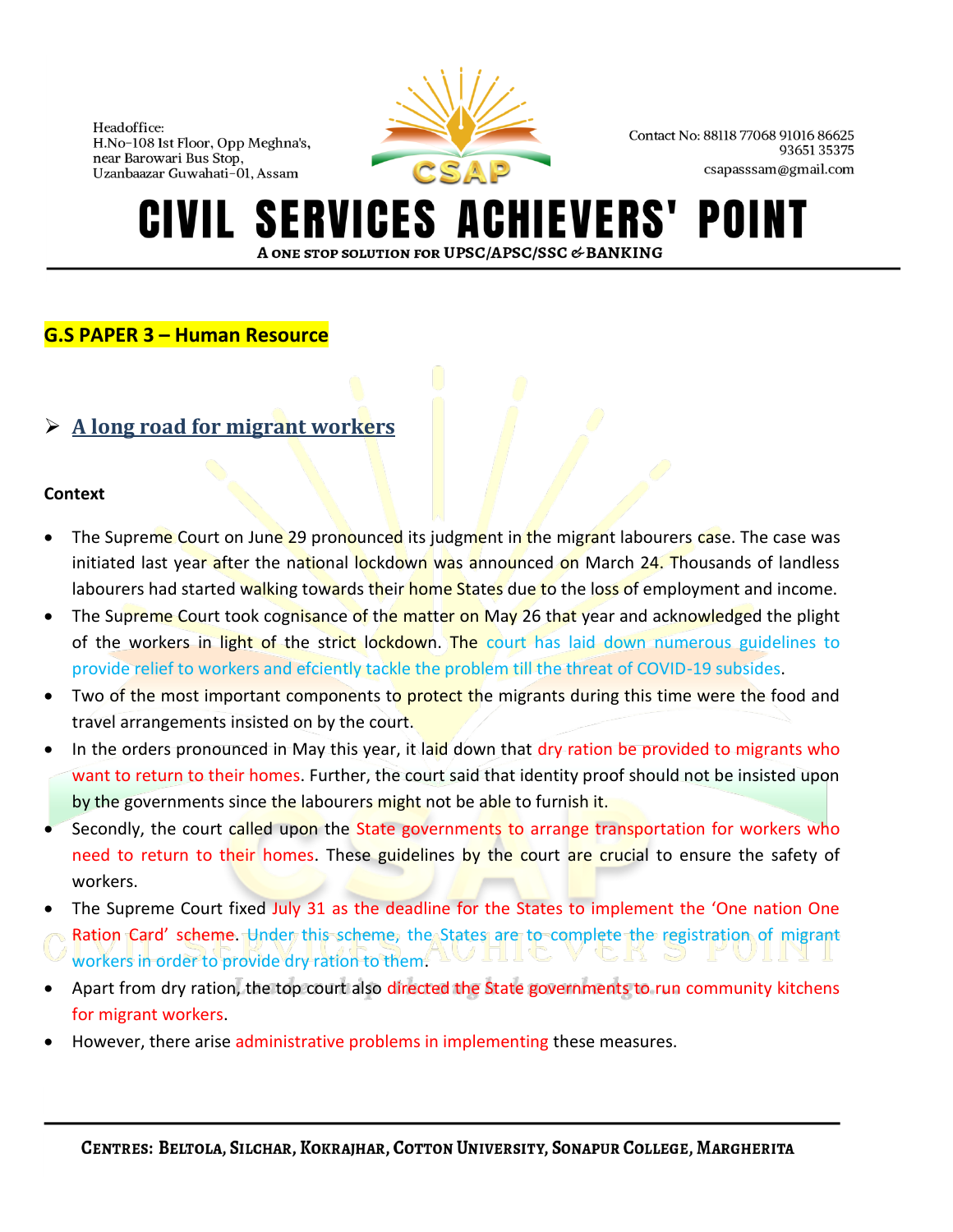

Contact No: 88118 77068 91016 86625 9365135375 csapasssam@gmail.com

#### ERVICES A **IEVERS'** POI A ONE STOP SOLUTION FOR UPSC/APSC/SSC & BANKING

• First, migrant workers keep moving in search of employment and it is difficult to cover them all under the scheme. Second, many States do not have the necessary infrastructure to run and maintain community kitchens on such a large scale.

### **Important directives**

- Under the National Food Security Act, migrant workers are issued ration cards and they are entitled to dry ration under various government programmes, such as the Atmanirbhar Bharat scheme, during the pandemic.
- In the order passed on June 29, the court affirmed the Right to Food under Article 21 of the Constitution. In furtherance of this, the court asked the States to formulate their own schemes and issue food grains to migrants. This is an indispensable step to keep more than a fourth of the population of the country safe and healthy during the pandemic. However, there are no normative data that would allow the States to identify eligible migrants.
- The court took cognisance of the issue and directed the Ministry of Labour and Employment to ensure that the National Database for Unorganised Workers is updated by July 31.
- Finally, the top court recognised the need for direct cash benefit transfer to workers in the unorganised sector. But it did not issue any guidelines for the same as the workers need to be covered by the States themselves.
- The Supreme Court has given a purposive declaration in the case but the bulk of the judgment seems declaratory rather than mandatory.
- In order to efficaciously implement the orders of the court, the State governments need to work with the Centre closely.
- With the third wave of COVID-19 infections looming, it is imperative to ensure that government machinery works to its full potential and robust systems are developed to withstand the challenges.

# Leadership through knowledge...